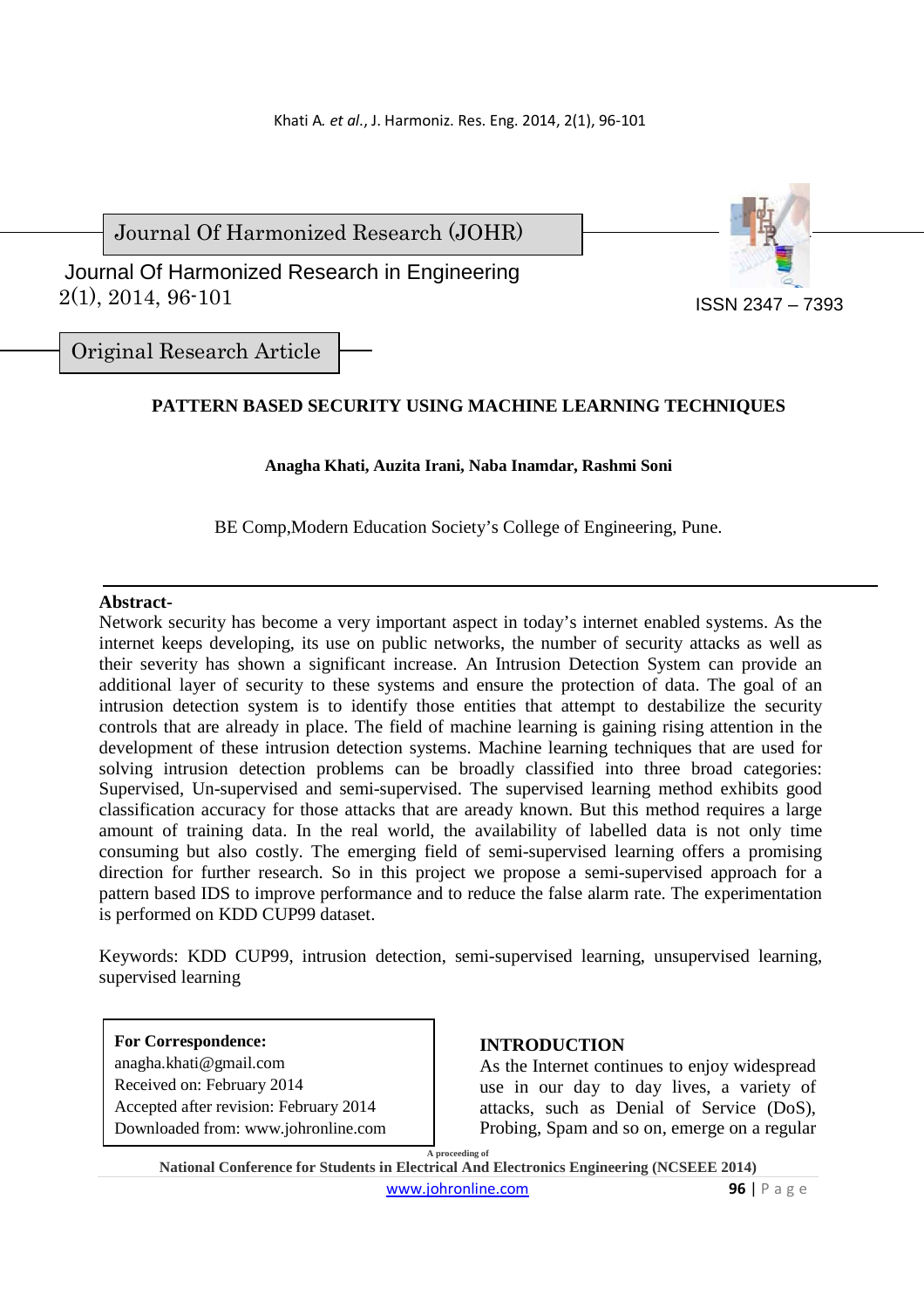basis. IDS is a device or software application that monitors network or system activities for malicious activities or policy violations and produces reports to a management station. Intrusion detection system (IDS) is an effective method to guard against malicious attacks and has been widely used. Intrusion detection and prevention systems are primarily focused on identifying possible incidents, logging information about them, and reporting attempts. It attracts many research interests and we have attempted to add to this large research effort. Our project is an attempt to reduce false alarm rate for Intrusion Detection System by using Machine Learning algorithm. We aim to design IDS by using machine learning which can meet the demands of Reducing False Alarm Rate with higher detection rate. Many types of IDS already exist in the world which provides assistance at different stages of project development. But a problem commonly observed is the high False Alarm Rate. Our software should be able to assist the developers in this department greatly along with the individual stage support.

## **RELATED WORK AND MOTIVATION**

Semi-supervised learning methods use unlabeled data to either modify or reprioritize premises obtained from labeled data alone. Recently, learning with labeled and unlabeled

.

data, also known as semi- supervised learning has drawn much attention. It aims to attain good classification performance with the assistance of unlabelled data in the presence of the small sample problem, and a few promising results have been reported. Therefore, instead of training the model with only labeled data, we incorporate the unlabelled data before active learning starts. "A Comprehensive Analysis and study in Intrusion Detection System using Data Mining Techniques", G.V. Nadiammai, S.Krishnaveni, M. Hemalatha [9] have been referred in order to understand the use different data mining techniques in order to implement an intrusion detection system. In this paper, they are provided with a summary of the current research directions in detecting such attacks using collaborative intrusion detection systems (CIDSs). "A survey on intrusion detection techniques", Sandip Sonawane, Shailendra Pardeshi and Ganesh Prasad [4] are presented with three types of intrusion detection based on the source of detection – host based, network based and hybrid intrusion detection and also focuses on intrusion detection techniques that is, misuse detection and anomaly detection techniques, supervised and unsupervised based learning based on the various approaches

| <b>Feature categories in Koocupyy dataset</b> |                                                                                                                                                                                                        |
|-----------------------------------------------|--------------------------------------------------------------------------------------------------------------------------------------------------------------------------------------------------------|
| Categories                                    | Features                                                                                                                                                                                               |
| TCP basic features $(1-9)$                    | duration, protocol type, service, flag,<br>src_bytes,<br>dst_bytes, land, wrong fragment, urgent                                                                                                       |
| <b>TCP</b> content<br>features $(10-22)$      | hot, num_failed_logins,<br>logged_in,num_compromised, root_shell,<br>su_attempted,num_root, num_file_creations,<br>num_shells, num_access_files,<br>num_outbound_cmds, is_hot_login,<br>is_guest_login |

**Table I Feature categories in kddcup99 dataset**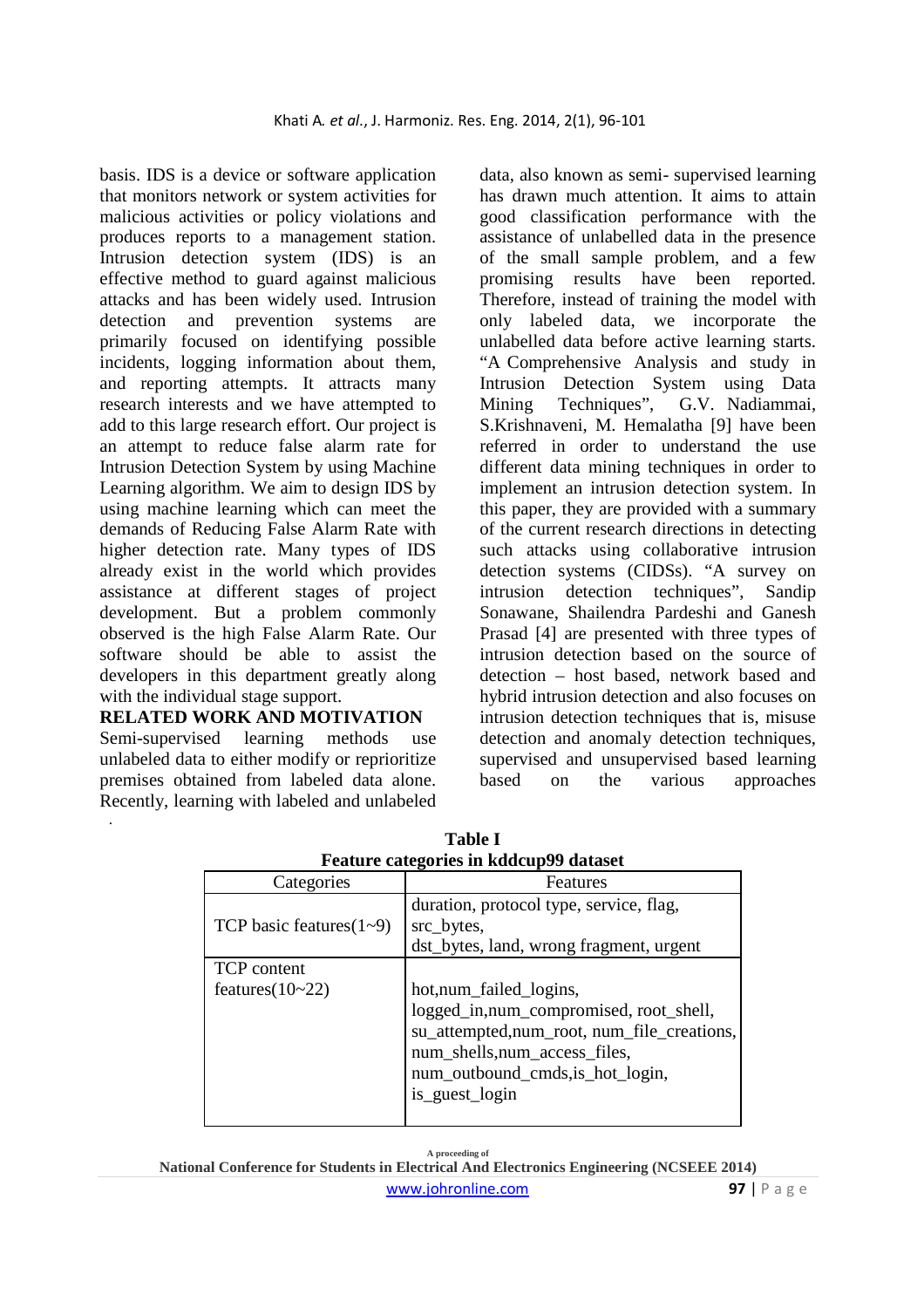| <b>TCP</b> Traffic<br>features $(23-31)$       | count, srv_count, serror_rate,<br>srv_seror_rate, rerror_rate, rv_rerror_rate,<br>same_srv_rate,diff_srv_rate,<br>srv_diff_host_rate                                                                                                                                                             |
|------------------------------------------------|--------------------------------------------------------------------------------------------------------------------------------------------------------------------------------------------------------------------------------------------------------------------------------------------------|
| <b>Host-Based Network</b><br>Traffic $(32-41)$ | dst_host_count,<br>dst_host_srv_count,dst_host_same_srv_rate,<br>dst_host_diff_srv_rate,dst_host_same_src_p<br>ort rate.<br>dst_host_srv_diff_host_rate,<br>dst_host_serror_rate,dst_host_srv_serror_rat<br>e.<br>dst_host_srv_serror_rate,dst_host_rerror_rat<br>e.<br>dst_host_srv_rerror_rate |

Khati A*. et al*., J. Harmoniz. Res. Eng. 2014, 2(1), 96-101

## **PROBLEM DEFINITION**

There are various types of learning methods such as supervised, semi-supervised and unsupervised learning. Supervised learning refers to training the system with labeled data and un-supervised learning refers to training the system with unlabeled data. While semisupervised learning denotes to training the system with labeled as well as unlabeled data. The supervised learning method exhibits good classification accuracy for known attacks. But the main problem with it is that it requires a large amount of training data. In the real world, the availability of labeled data is time consuming and costly. An emerging field of semi- supervised learning offers a promising direction for further research. When the unlabeled data is used in combination with a small amount of labeled data it can produce substantial improvement in learning precision. Hence we are making use of semi-supervised learning. We will employ the use of the KDD CUP 1999 data set for our project. It was devised at MIT's Lincoln Lab and developed for IDS evaluations by DARPA. It represents the activities at US Air Force local area network (LAN), which have normal traffic and malicious activities that were injected in the

datasets. In spite of several drawbacks, it has served as a dependable benchmark data set for many researches on network based intrusion detection algorithms.

# **TYPES OF ATTACKS**

Various types of attacks are possible on a system and to construct an efficient intrusion detection system we have to take into account all of them. A DOS attack is a denial of service attack. a denial-of-service (DoS) or distributed denial-of-service (DDoS) attack is an attempt to make a machine or network resource unavailable to its intended users. U2R attack refers to an unauthorized access to the local super user (root) privileges. The R2L attack is one in which there is unauthorized access to the local super user (root) privileges. Another type of attack is the probe attack.

# **CLASSIFICATION OF ATTACKS**

The KDD Cup 99 data set contains 23 different attack types. Their names are shown in Table II and its features are grouped as Basic Features, Traffic Features and Content Features.

Basic features contains all the attributes of the TCP/IP connection and leads to delay in detection.

Traffic features are evaluated according to

**A proceeding of** 

**National Conference for Students in Electrical And Electronics Engineering (NCSEEE 2014)**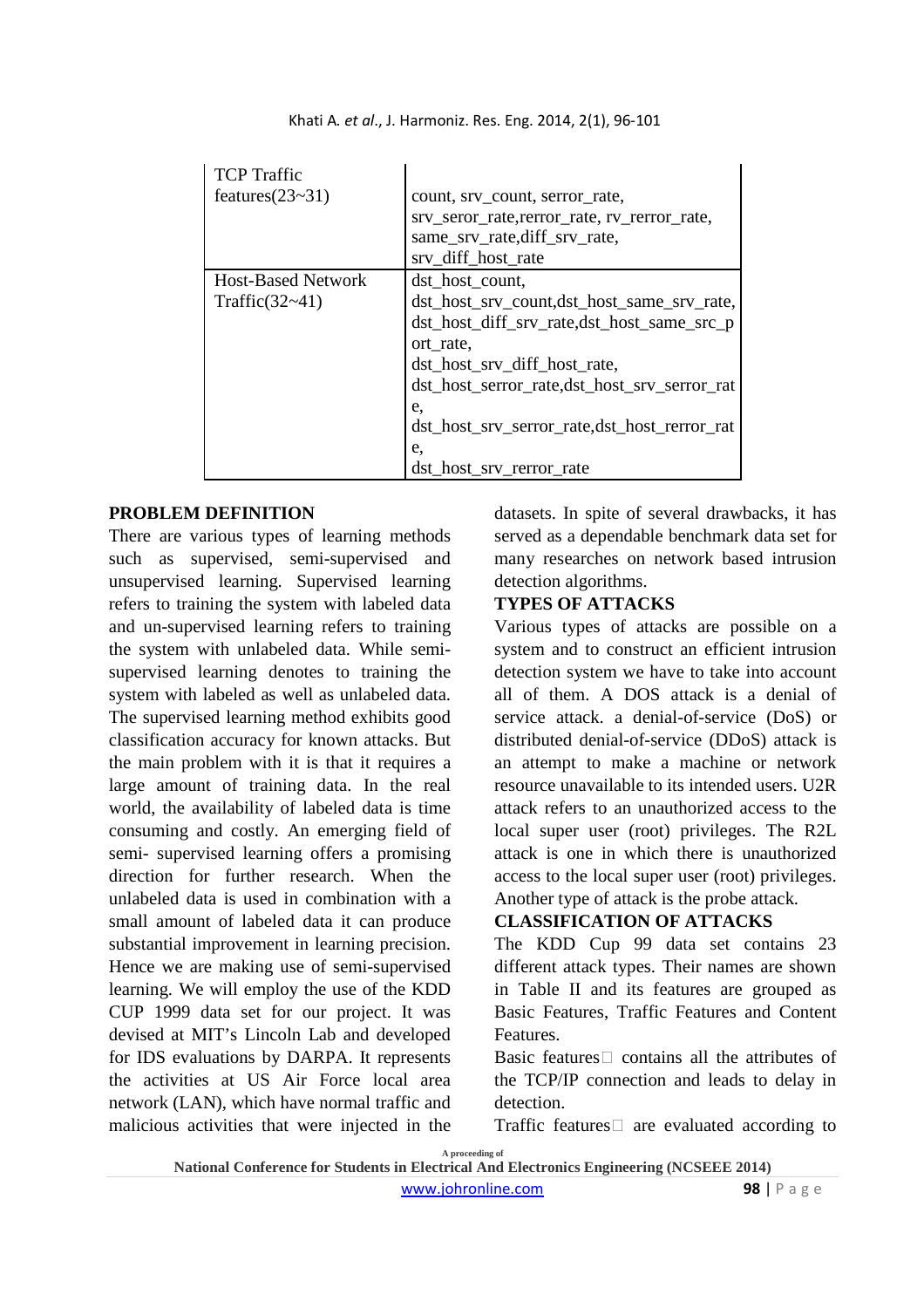the window interval and two features as same host and same service.

(i) Same host feature:- It examines the number of connections in the past 2 seconds from the same destination host.

The probability of connections will be done in a specific time interval.

(ii) Same service feature:- It inspects the number of connections in a particular time interval that possesses same service.

Content features: Dos & probe attack have frequent intrusion sequential patterns compared to R2L & U2R. These two attacks include many connections to several hosts at a particular time period whereas R2L and U2R achieve only a single connection. In order to detect these types of attacks, domain knowledge is important to access the data portion of the TCP packets.

| Name of the attacks classified under four groups |                                                                                      |  |
|--------------------------------------------------|--------------------------------------------------------------------------------------|--|
| Denial of Service                                | Back, land, neptune, pod,<br>smurf, teardrop                                         |  |
| Probes                                           | Satan, ipsweep, nmap, port<br>sweep                                                  |  |
| Remote to local                                  | ftp_write, imap,<br>guess_passwd, phf, spy,<br>warezclient, multihop,<br>warezmaster |  |
| User to root                                     | Buffer_overflow, load<br>module, Perl, root kit                                      |  |

**Table II Name of the attacks classified under four groups** 

## **CLASSIFIER AND ALGORITHM SELECTION**

Decision tree induction is the learning of decision trees from class labeled training tuples. A decision tree is a flow chart like tree structure where each internal node denotes a test on an attribute. Each branch represents an outcome of the test and each leaf node holds a class label. Weka is an open source datamining tool that supports only supervised and clustering algorithm. One can integrate java code implementations of semi-supervised algorithms in Weka. The semi-supervised J48 algorithm comes under the decision tree classifier. We have selected this algorithm as it has the highest accuracy. One of the main benefits of the J48 classifier is that is relatively quick to train, and should finish almost immediately on a small data set. In this algorithm classification model is formed according to the training set and later the unlabeled set can be labeled according to the model. Our implementation will be capable of various options like accepting the training and testing set. The tree can be printed in pruned as well as un-pruned form.

**A proceeding of National Conference for Students in Electrical And Electronics Engineering (NCSEEE 2014)**  www.johronline.com **99** | P a g e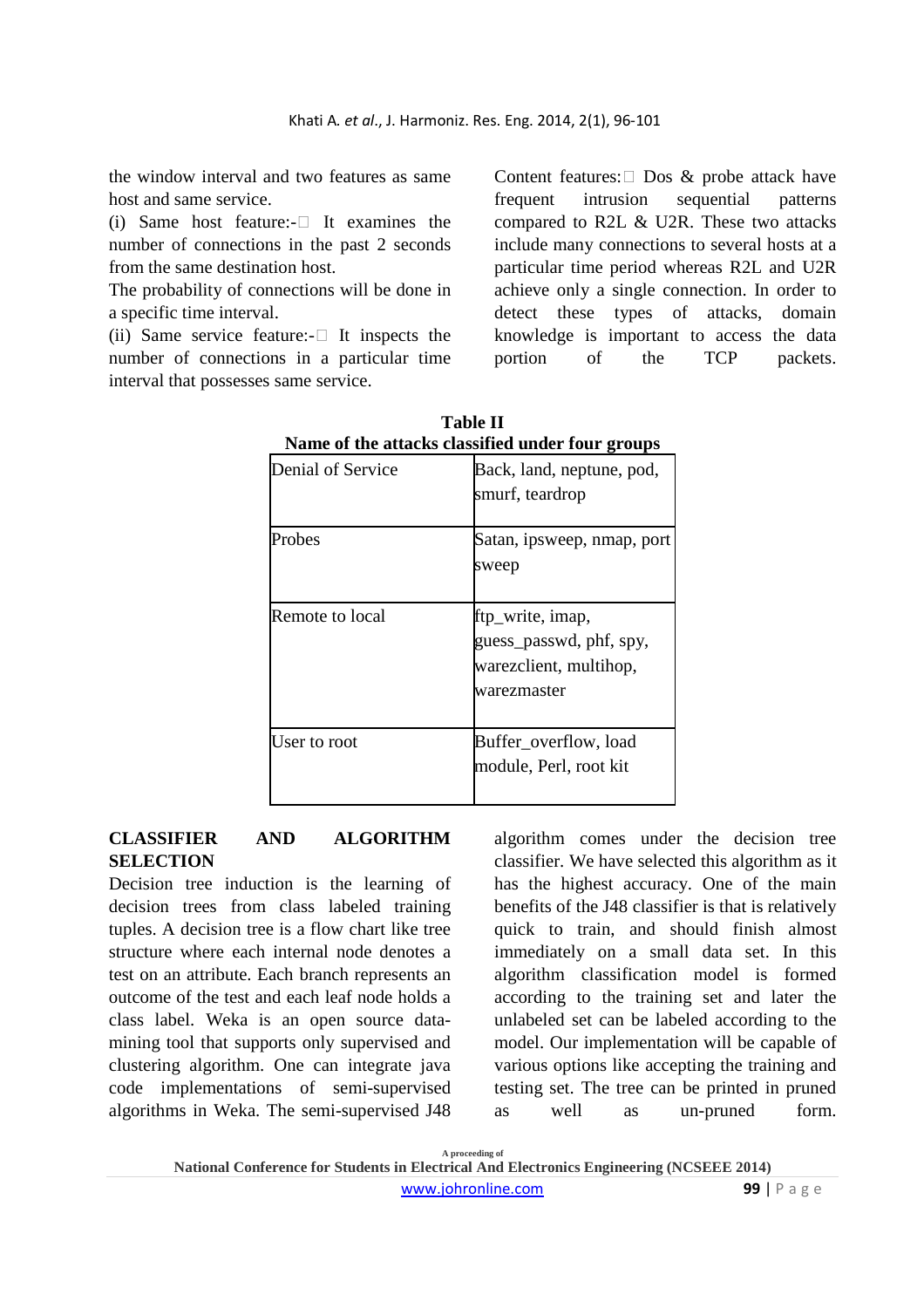

**FIG. I Architecture for semi-supervised learning** 

## **PROPOSED ARCHITECTURE**

We propose an architecture that will have a number of different modules. The first module will be a training module. We will provide labeled datasets to the system. The next module will be a testing module. In this module unlabeled data will be used in order to test the trained system. The mixed module will contain both labeled as well as unlabeled data. An algorithm will be used for classification. Entropy calculation will be used to select the most confident data and a semi-supervised module will be created. The most confident data will be selected by choosing a threshold value of the entropy values. In this way both labeled as well as unlabeled data will be used in order to create the semi-supervised learning system.

#### **ENTROPY CALCULATION**

Entropy needs to be calculated for each data tuple to identify the most confident data. The confident data obtained is then combined with train set and filtering is done. Entropy of a tuple D is given by,

$$
E(D) = \sum_{i=1}^{-m} p_i \log_2(p_i)
$$

Where d is a data packet, m is the number of attributes and Pi is the probability of the  $i<sup>th</sup>$ attribute. According to these entropies of each packet, the most confident data will be chosen which will be decided according to a threshold value. This data will then be added to the training set hence enhancing it.

## **CONCLUSION**

We have proposed an algorithm for semisupervised learning using decision tree classifier. The strength of our proposed algorithm lies in its ability to improve the performance of any given base classifier in the presence of unlabeled samples. Our algorithm will be capable of giving higher accuracy than already available algorithms and will also ensure that there will be a lower false alarm rate.

### **FUTURE WORK**

This system can be put to use as a real-time application in networking. We can also use the system for different data-sets format. It also finds applications in detecting new attacks. We can use more machine learning algorithms to improve accuracy. Based on this work, a recurring scan cloud can be created to quickly monitor which services and programs run on a machine allowing for an even more precise rule set. So instead of a sensor capturing all traffic on a network, the client machines will monitor their own traffic. The clients will automatically report data to centralized

**A proceeding of**